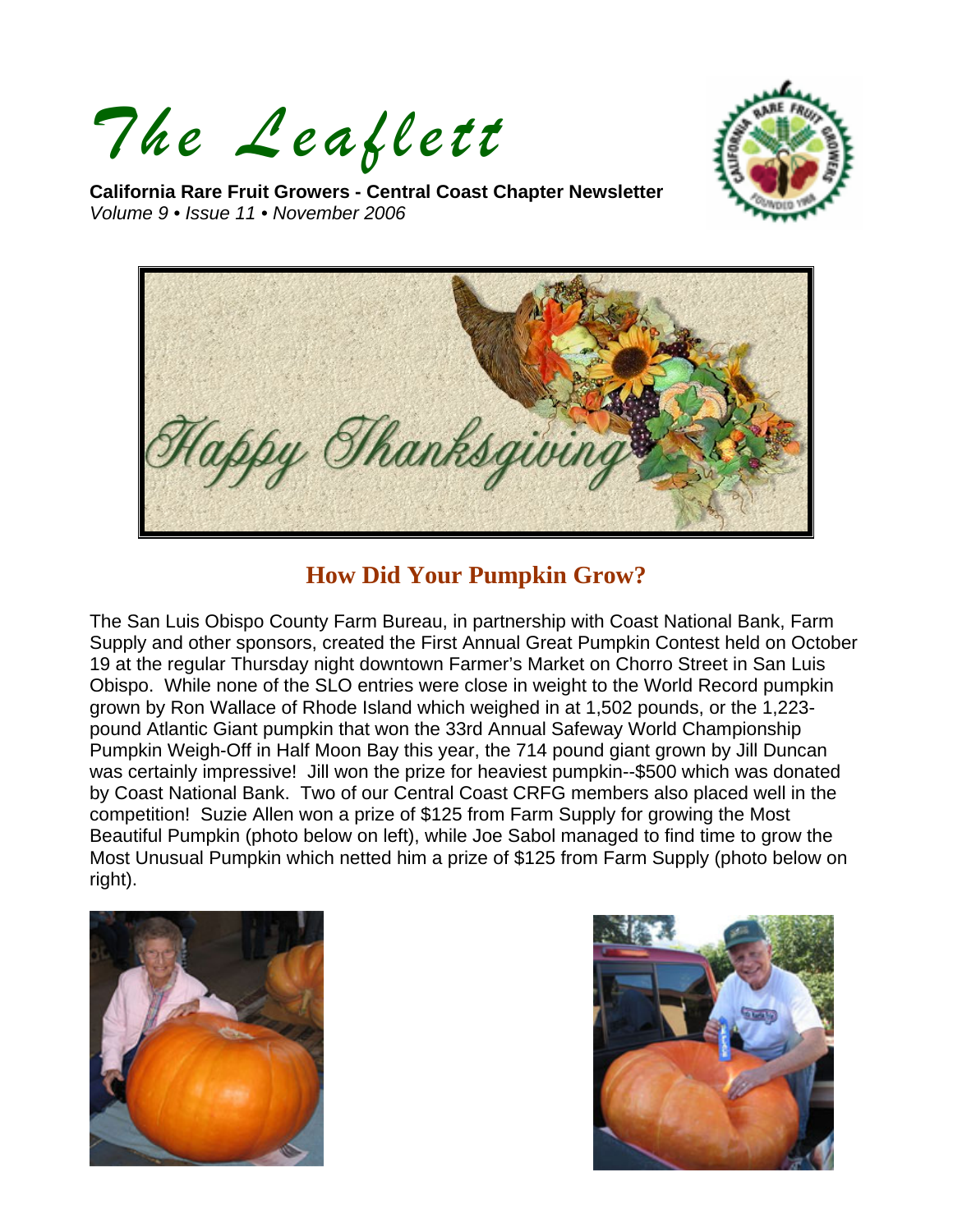Local giant pumpkin grower, Paul Rhys, provided seeds for several of the entries.

With this year's competition just past and predictions that pumpkins are likely to surpass these weights next season, it is a good time to review the latest techniques required to grow "the big ones." Believe it or not, you'll probably need to start now, by preparing the site.

Plan your pumpkin patch for an area where you can allow your giant pumpkins at least 15-20 feet of growing space between hills. The area needs to be in full sun, though sheltered from the wind! You may need to provide a sun shade if it gets too warm in your location (80-90 degrees f. is best growing temperature). Actually, if you have a fenced-in backyard, it may be the best location. Otherwise, especially here on the coast, you might need to plant a "windbreak" type of crop such as corn or beans around your patch or put up a wind screen.

Soil pH of 6.5-7.0 is recommended. Soil should also be deeply tilled, high in humus and have adequate moisture available. Fertilizer, fed in abundant and balanced amounts throughout the growing season, will produce gigantic-sized specimens.

Get a head start in the spring by starting the seeds indoors in 4" peat pots about 2-3 weeks before the last spring frost or plant 2-3 seeds in each hill after last spring frost date. Space hills 15-20 feet apart. When the plants are 3-4 inches high, thin them to one plant per hill. Choose the strongest, healthiest plant. After the first pumpkin is set on a plant, remove all other fruit which may appear during the growing season. It will take about 130 days for your pumpkins to mature, so plan accordingly if you want to enter any contests!

If you want detailed information on growing pumpkins you can get a good brochure from the University of California Cooperative Extension "[Pumpkin Production in California](http://anrcatalog.ucdavis.edu/pdf/7222.pdf) - Publication 7222--*By Mark Gaskell and Richard Smith* or check out [www.bigpumpkins.com](http://www.bigpumpkins.com/).

Maybe next year, YOUR pumpkin will be the 1000 plus pound winner at the Second Annual SLO County Farm Bureau Giant Pumpkin Contest!

## **October Meeting**

The October 14 meeting at the Tiber Canyon Olive Ranch was well attended. Our hosts, Will Carlton and Chris Anderson, gave us a lively and informative tour of their 10-acre olive ranch. The ranch is located on 10 acres of old "oil-producing" land (as in petroleum!) and it has been dramatically cleaned up and planted with 1500 olive trees imported from Tuscany! We saw beautiful stone walls built by our own members Kristin Poochigian and Phil Yoshida! There were even some old apricot trees that were planted to produce dried apricots for our soldiers during WWII.

Our hosts explained that the olives on their land are hand-harvested—mostly by friends- -and are milled using traditional stone wheels, and then cold pressed into late harvest extra virgin oil. Chris and Will are also master glass blowers and have made special blue tasting glasses for their tasting room. Below is a photo taken by Paul Moyer that shows our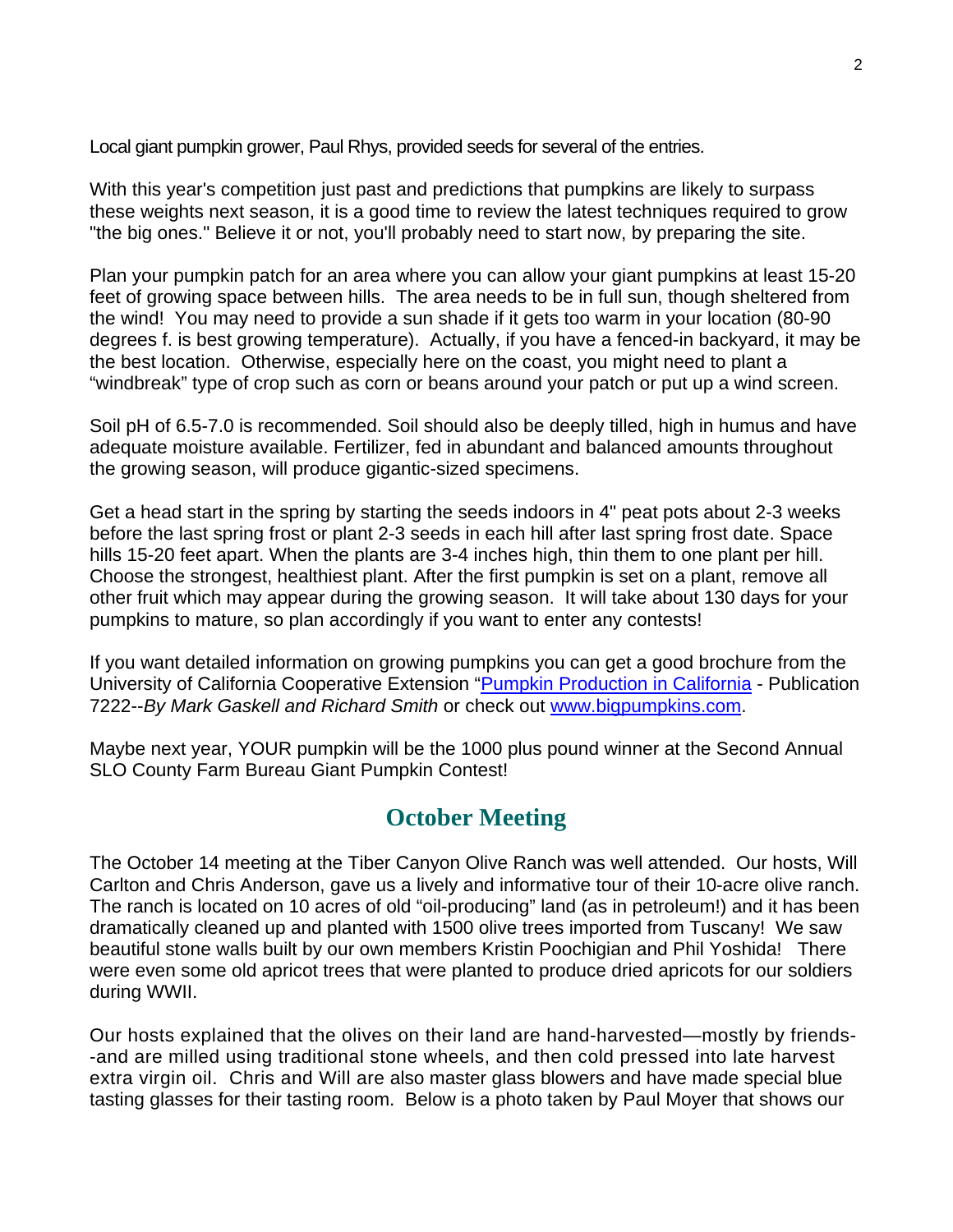hosts explaining the olive oil process to our enthralled group. What a beautiful setting that was!



(Photos of olives being hand harvested and of the wall with Kristin and Phil and Phil's mom sitting on it were taken by Joe Sabol.)

Prior to our tour, Marvin Daniels, a chapter member and a recent PG&E retiree presented a check in the amount of \$150 from the PG&E Community Service Award. Marvin is a tireless volunteer with our chapter of CRFG, particularly in the Apple Grafting Program that reaches out to the agricultural classes in our area high schools. This money will go toward supplies to continue the highly successful Apple Grafting Program that has been going for 10 years. It touches the lives of at least 1,000 high school students each year. It has been like a rolling ball, started by a small team led by Dr. Joe Sabol, and continued by agricultural teachers, volunteers and members of CRFG. Much appreciation was expressed by the members for this wonderful contribution!

### Santa Maria Home Show Success! By Pet Daniels

We had a successful showing of Members of the CRFG Central Coast Chapter at the recent Santa Maria Home Show! Those that volunteered to help Pet and Marv Daniels and Norman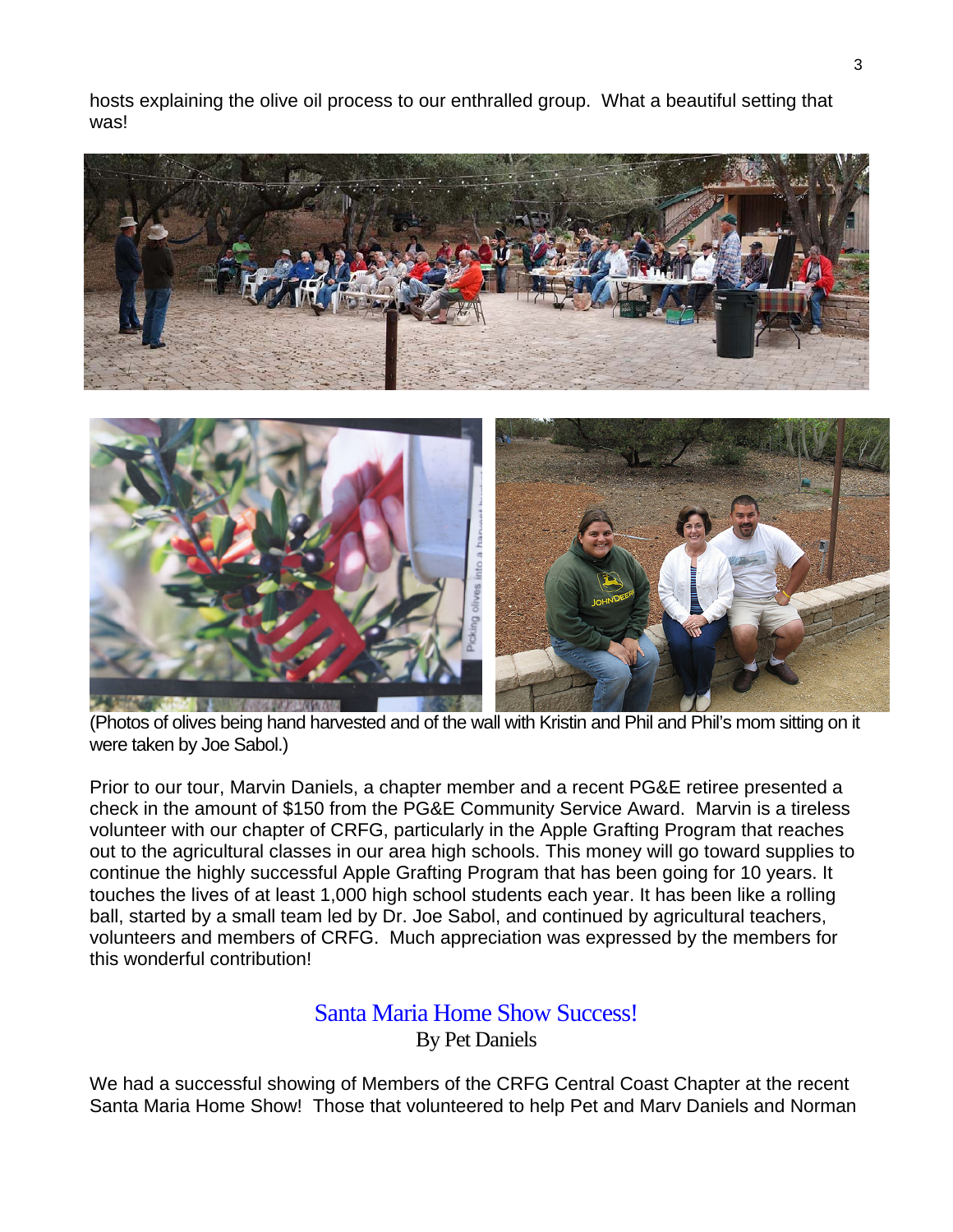and Kay Beard were: Choung Crowe, Owen Baynham, Stanton and Delene Keck, Larry Hollis, Don and Marlene Jeung, Karen Kolba, and Ben Middleton.

Members were asked that while in the booth with the plants that member Norman Beard brought for sale from his home nursery in Goleta, to please encourage those interested to join our State CRFG, become members for \$30 /year and they would receive a Fruit Gardener magazine every other month.

The volunteers were encouraged to say what a great magazine it is and what is in it. Also they were to get them to subscribe to the local chapter newsletter for \$6/ year. It gives the information on the local meetings. Many questions were asked and the answers were interesting!

It was a fun weekend for Marv, Pet, Kay, and Norm. We all enjoyed speaking with people who were interested in growing rare fruits. I think the volunteers all had fun too! There were big smiles and lots of laughter was heard! Several went home with some wonderful new plants to add to their collection!

Thanks to all who helped our chapter get new members!

#### **Rare Fruit of the Month—Cranberry**

By Norman Beard

When people see my cranberries they usually say,"I thought they had to be raised in a bog!" So, to set that idea straight, the answer is no! The bogs are for harvesting hybrid cranberries. In commercial operations, since the bog is there, it is flood irrigated.



The cranberries I have are like the original cranberries that the pilgrims first saw when they landed near Plymouth Rock. They noticed the cranes where tramping through the bogs eating the berries. Yes, you guessed it--that is how they got their names, by the pilgrims calling them Crane Berries.

Cranberry plants need shade the first couple of years until they get

established. My plants get about five minutes of drip irrigation per day. They can reach a height of 10 feet if left to grow, but they can be pruned to look like a hedge. So we are very lucky that the pilgrims chose cranberries to be served at the first American Thanksgiving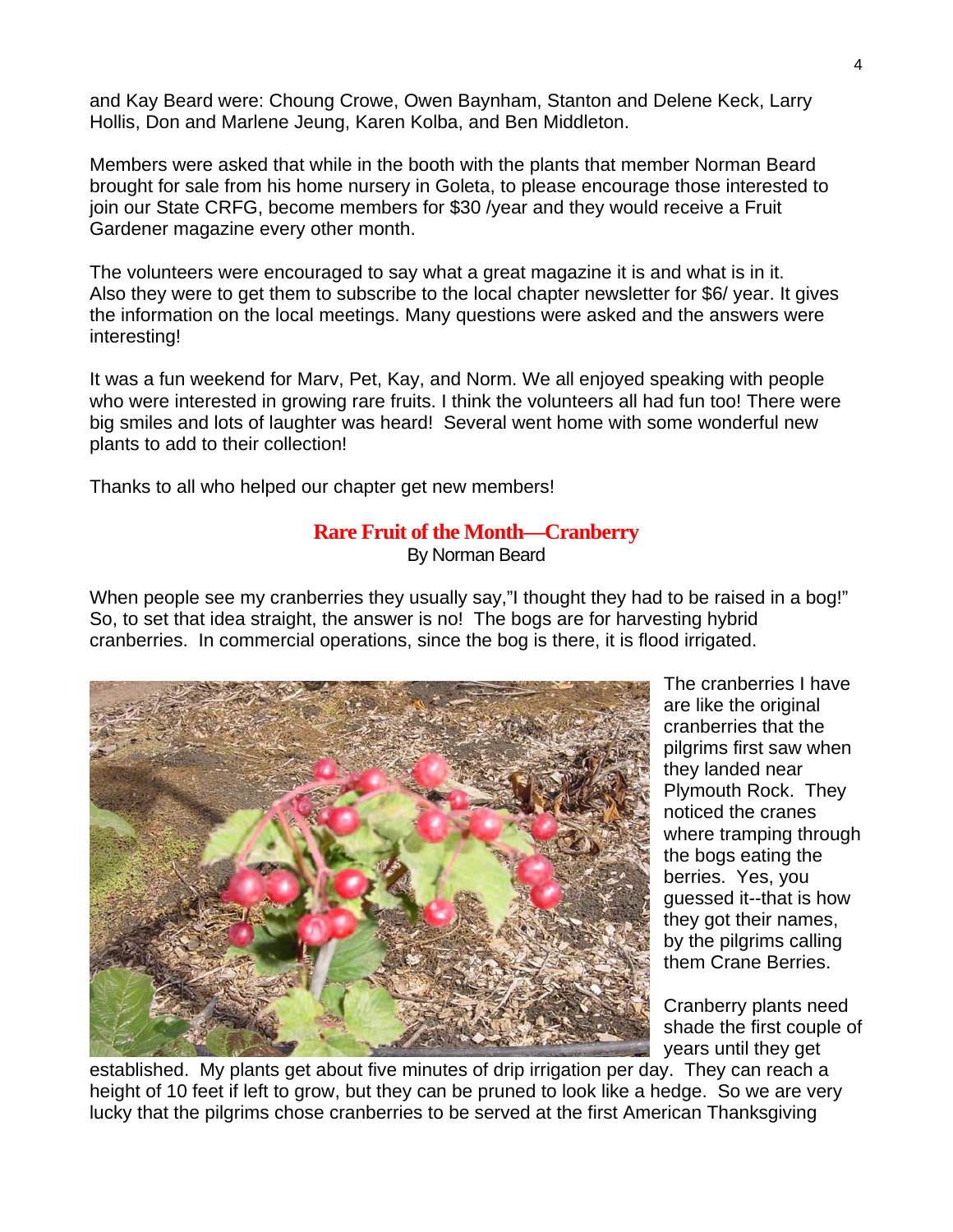along with the turkey. It has always been a tradition since. (Photo of Norm's cranberries was taken by Joe Sabol.)

### **Announcements**

**Join the Parent Organization:** Many of our chapter subscribers are members of the Parent association and, for those of you who aren't, perhaps you **should** consider joining. With parent organization membership you receive a wonderful **color** magazine, *The Fruit Gardener***,** filled with great articles on fruit growing, news, many chapter activities and contacts. Dues are **\$30 annually** or **3 years for \$87**. Membership applications are available from **Joe Sabol**. Call him at **544-1056** if you can't find him at a meeting.

**Free Mulch:** The City of SLO is giving away mulch on **November 4** from 8 a.m. to 2 p.m. at the Corp Yard located at 25 Prado Road. There will be staff and equipment available to help with loading. For more information, please visit: [www.ci.san-luis-obispo.ca.us/whatsnew.asp](http://www.ci.san-luis-obispo.ca.us/whatsnew.asp)

**Fruit Display Day:** A date has been set for the 2006 Fruit Display Day at UC Lindcove. The Grower's Day will be **December 15** and the Homeowner's Day will be **December 16**. Mark your calendar now and watch this space for further information.

# **ATTENTION ALL CRFG MEMBERS**

Come and join us for the 2007 Festival of Fruit in San Diego, California August 7–12 2007

## THE YEAR OF THE MANGO

This will be the greatest festival yet, with some innovative improvements such as: **TWO** days for visiting and purchasing from our vendors and **TWO** dinners to celebrate the Year of the Mango. On Friday Night, we will have a **MEXICAN FIESTA** with *Mariachi entertainment*. On Saturday night, we will go out in style with a **LUAU** and a spectacular **POLYNESIAN REVUE** for your enjoyment. **Both** evenings **together** will cost about 60 dollars per person and will truly make your stay in San Diego one to remember!

We will also offer a fantastic array of speakers, contests, giveaways, and fruit tastings. And don't forget our famous climate, Balboa Park, Zoo, Wild Animal Park, SeaWorld, Lego Land, sport fishing fleets, and nearby Tijuana. Don't just come for a day. Come for a whole week! Make this your summer vacation. Take tours. Visit wineries. Play on the beach or in the bay, but save **Friday August 10 and Saturday August 11** for the 2007 Festival of Fruit!

# **Calendar of Meetings – 2006**

Meetings are held the **second Saturday** of the month and begin at **1:30 PM** unless otherwise indicated. Bring a friend, car pool, and, for most meetings, **bring a chair** for all in your party. Pet Daniels suggests we bring our own bottled water to drink, too. What fun it is to be a member of CRFG!